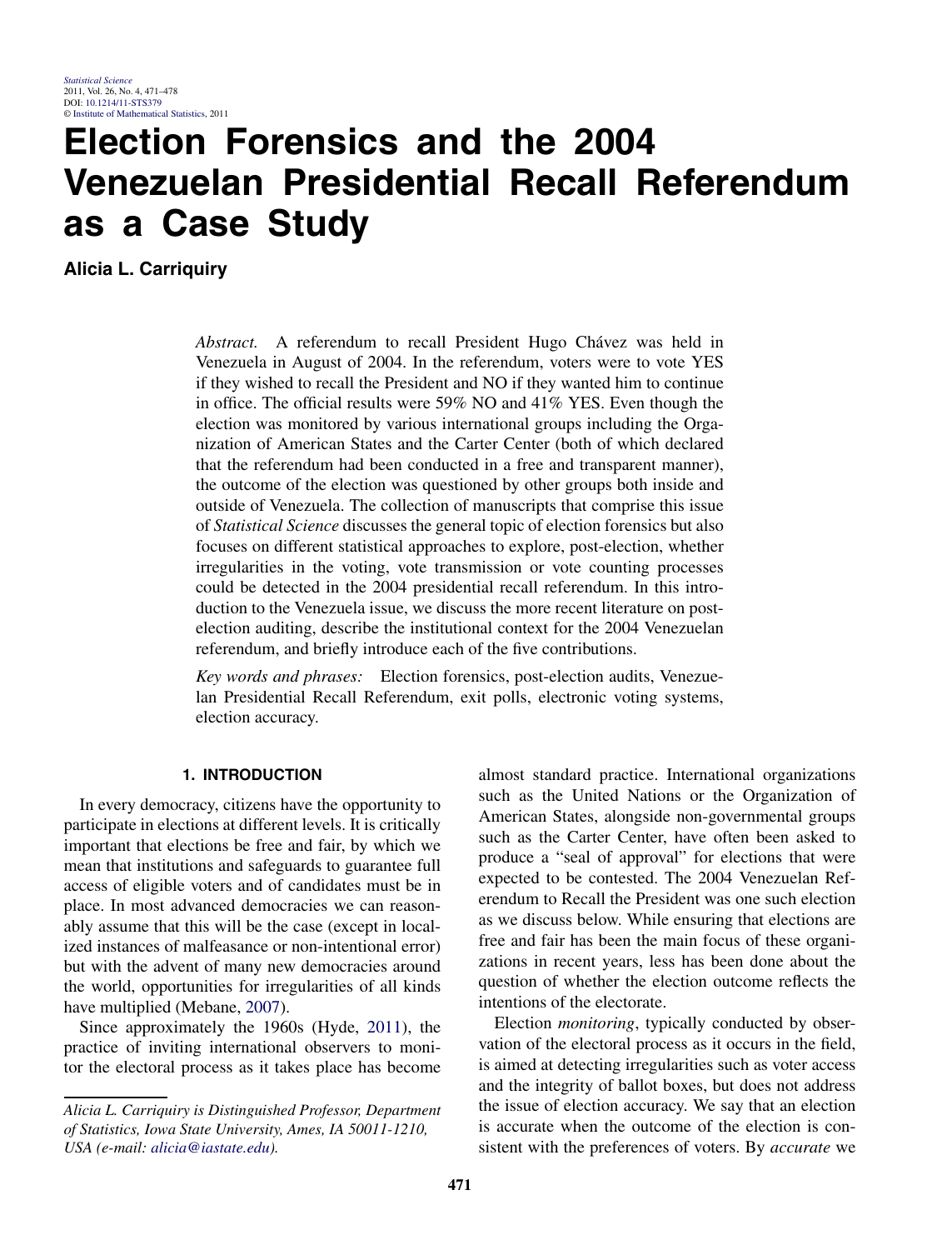do not mean *perfect*; in every election, there will be some differences between the official vote count and the actual votes that were cast by the electorate. These differences are often inconsequential, in that they do not affect the outcome of the election. When the differences are large enough to determine an outcome that is not reflective of voters' intentions, then the election is said to be inaccurate (Mebane, [2007\)](#page-7-0).

The consequences of conducting elections that are provably flawed, either by mistake or by malfeasance, can be costly from a political, social and even economic point of view. A winner who is perceived to be "illegitimate" might not be able to gain the respect of disgruntled voters and in extreme cases, might be unable to lead (as was the case with the presidential elections of 2001 in Bangladesh, European Union, [2001\)](#page-7-0). Further, after an election has been conducted, it is a challenge to decide what to do even when significant irregularities have been detected. An example close to home was the voting in Jasper County, South Carolina, during the presidential election of 2000. While it was clear that tampering with voting machines had occurred, the legal battles that ensued post-election did not lead to widely accepted rulings (Jacobson and Rosenfeld, [2002\)](#page-7-0). (The discussions came to an end once it was argued that even if the fraudulent voting in Jasper County had not occurred, South Carolina would have been a Bush state anyway.) In practical terms, any remedial measure implemented after an election has been declared inaccurate has its own limitations and thus, fixing an election problem after the fact is typically very difficult.

The introduction of voting machines of different kinds has created some uncertainty in the outcome of elections, even in well-established democracies such as the United States (Lehoucq, [2003\)](#page-7-0). Voting machines do not always produce printed reports, and when they do, the reports are unsuitable for detecting voting irregularities (Dopp, [2009\)](#page-6-0). Data reports are rarely produced in formats that enable statistical analyses and often, the data are stored in proprietary file formats that limit their usefulness. Serious errors in vote counting have been documented; an example of a software failure that resulted in inexplicably lost votes occurred during the 2008 presidential election in several counties in California, where optical-count scanners manufactured by Premier Election Solutions (formerly Diebold Election Solutions) not only did not count votes but also deleted any signs that the votes had been cast at all (Zetter, [2008\)](#page-7-0). Voter-verifiable paper ballot records used by some electronic voting machines are not errorand tamper-proof either (Balzarotti et al., [2008\)](#page-6-0) because machines can be programmed to produce apparently matching counts and paper reports that can be difficult to identify as fraudulent.

Over the last decade or two, there has been renewed interest in the development of statistical methodology that can be used in the course of election audits (both pre- and post-election) to detect irregularities and guarantee the integrity of the elections. The ultimate goal of election auditing is to determine whether the winner of the election has been called correctly. In the United States, concerns about the legitimacy of elections reached a new height after the 2000 presidential election, where a combination of flawed administrative practices, voter suppression and other irregularities threw into question the outcome in Florida. The idea that the results of an election should be confirmed via some kind of post-election manual tallying is becoming more accepted and has been institutionalized in many states in the U.S. In California, for example, the law now requires that ballots cast in no fewer than one percent of the precincts in any election be manually recounted (Saltman, [2006;](#page-7-0) Stark, [2008\)](#page-7-0). Many other state legislatures are considering bills that will also require a post-election audit of anywhere between 1% and 10% of the precincts, selected randomly in different ways. While these are positive steps toward creating a system for carrying out post-election audits in an "objective" way, no system that establishes a fixed proportion of precincts to be audited can guarantee that a full manual recount would confirm the outcome, with a sufficiently high probability. Stark [\(2008,](#page-7-0) [2010\)](#page-7-0) proposes an approach to sample precincts that depends on the apparent margin of victory, the number of precincts in the election, the number of ballots cast in each precinct and the target level of confidence that the real winner is called. McCarthy et al. [\(2008\)](#page-7-0) propose a similar approach to selecting precincts for post-election manual ballot re-count that depends on the power with which we wish to identify the true election winner. The collection of technologies and methods that can be used to assess the legitimacy of elections is known as *election forensics* (Mebane, [2007\)](#page-7-0). In addition to the more statistical aspects of election forensics, other published research has focused on the mechanics of post-election auditing (Estok, Nevitte and Cowan, [2002;](#page-7-0) Norden et al., [2007\)](#page-7-0).

The manuscripts that are included in this issue of *Statistical Science* propose different but complementary methods to collect, analyze and interpret postelection data, and provide an overview of the type of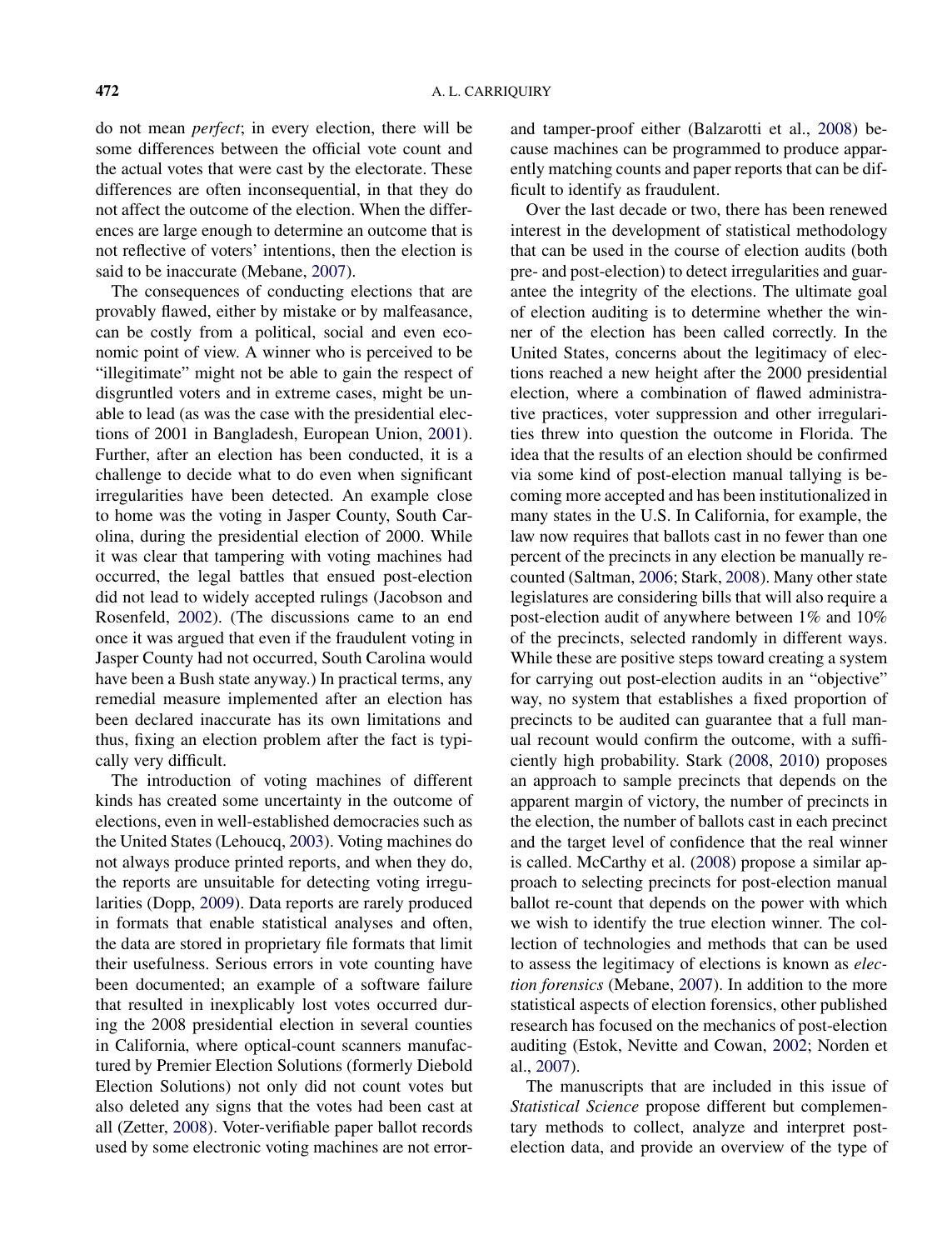statistical tools that can be useful in evaluating the integrity of an election. The motivation for all of the manuscripts included in this set was the 2004 referendum carried out in Venezuela, where voters were asked to vote YES or NO to the question of whether President Hugo Chávez should be recalled. Questions about the election's accuracy were raised almost immediately and several groups in Venezuela and abroad set out to analyze some of the data that became available after the official results were announced. While the manuscripts included in this issue suggest that various forms of apparently intentional tampering seem to have occurred, other contributions to the literature (Taylor, [2005;](#page-7-0) Weisbrot, Rosnick and Tucker, [2004\)](#page-7-0) argue that the evidence is insufficient to conclude that the outcome of the referendum was not correct.

The remainder of this introduction is organized as follows. First, we briefly describe the 2004 presidential referendum in Venezuela. We then discuss each of the five manuscripts that comprise the Venezuela referendum set. We finish with a brief conclusions section.

# **2. THE 2004 PRESIDENTIAL RECALL REFERENDUM IN VENEZUELA**

In 1998, President Hugo Chávez was elected President of Venezuela with almost 58% of the vote. As is required in Venezuela, the election was organized by the CNE (Consejo Nacional Electoral), a body composed of five individuals who must be confirmed by the legislative branch of the Venezuelan government and that has the mission of ensuring that elections are transparent and conducted according to the electoral normatives. In 1999, a new national Constitution was enacted. The new Constitution allowed for the conduct of presidential recall referenda and established the protocol under which this type of referendum could be conducted. In 2000, President Chávez agreed to run for early re-election and was re-elected to a new six-year term with almost 60% of the vote. While the integrity of the 2000 election already raised some questions, no formal challenge was submitted. However, the political situation in Venezuela continued to deteriorate and led to a national strike that was resolved only when a new CNE was established in 2003 (with mediation by the Carter Center) and agreed to organize a presidential recall referendum to be conducted in 2004.

The presidential recall referendum (RR) was conducted in August of 2004. This election was the first in which touch-screen voting machines were ever used in a national election in Venezuela. A large proportion (about 87%) of all votes were cast in voting centers that used touch-screen voting machines. The machines produced a vote confirmation paper receipt for each voter, that were deposited in sealed ballot boxes. Most of those paper voting records were not analyzed. The machines were connected to the totalizing servers of the CNE via telephone lines and transmitted the voting totals in each specific machine to the servers. Two post-election audits of a subset of the voting centers were conducted in cooperation with the Carter Center and with the Organization of American States.

In the RR, participants could choose to vote SI (to recall the president) or NO (to allow him to remain in his post). The official count was 59% for NO and 41% for SI. The Carter Center declared that the elections had been fair and transparent and their report pointed to no major irregularities (Carter Center, [2005a,](#page-6-0) [2005b\)](#page-6-0). Other non-governmental organizations, however, carried out analyses of different sets of data arising from the election and the two post-election audits and raised questions about the integrity of the RR.

# **3. ANALYSES OF THE 2004 PRESIDENTIAL RECALL REFERENDUM**

Here we briefly introduce the manuscripts that were accepted for inclusion in the Venezuela issue. Four of the manuscripts, those by Hausmann and Rigobon, Prado and Sansó, Pericchi and Torres, and Martín suggest that there is sufficient evidence to conclude that the referendum was fraudulent. In contrast, the contribution by Jiménez, while still declaring the RR outcome to be illegitimate, argues that the available information is not conclusive enough to declare that the official results are incorrect in the sense of Hausmann and Rigobón, Prado and Sansó, or Pericchi and Torres.

# **3.1 Delfino and Salas**

Delfino and Salas compare the proportion of YES votes in each voting center with the proportion of voters registered in that center who had signed the petition to request the referendum. The assumption underlying their analysis is that most of the people who signed the petition for the referendum are likely to vote YES. This is a plausible assumption given that no signature collection centers were allowed outside of Venezuela (yet voting centers were established in embassies and consulates around the world) and that individuals participating in the signature drive were easily identifiable by the government (but votes cast during the referendum were secret).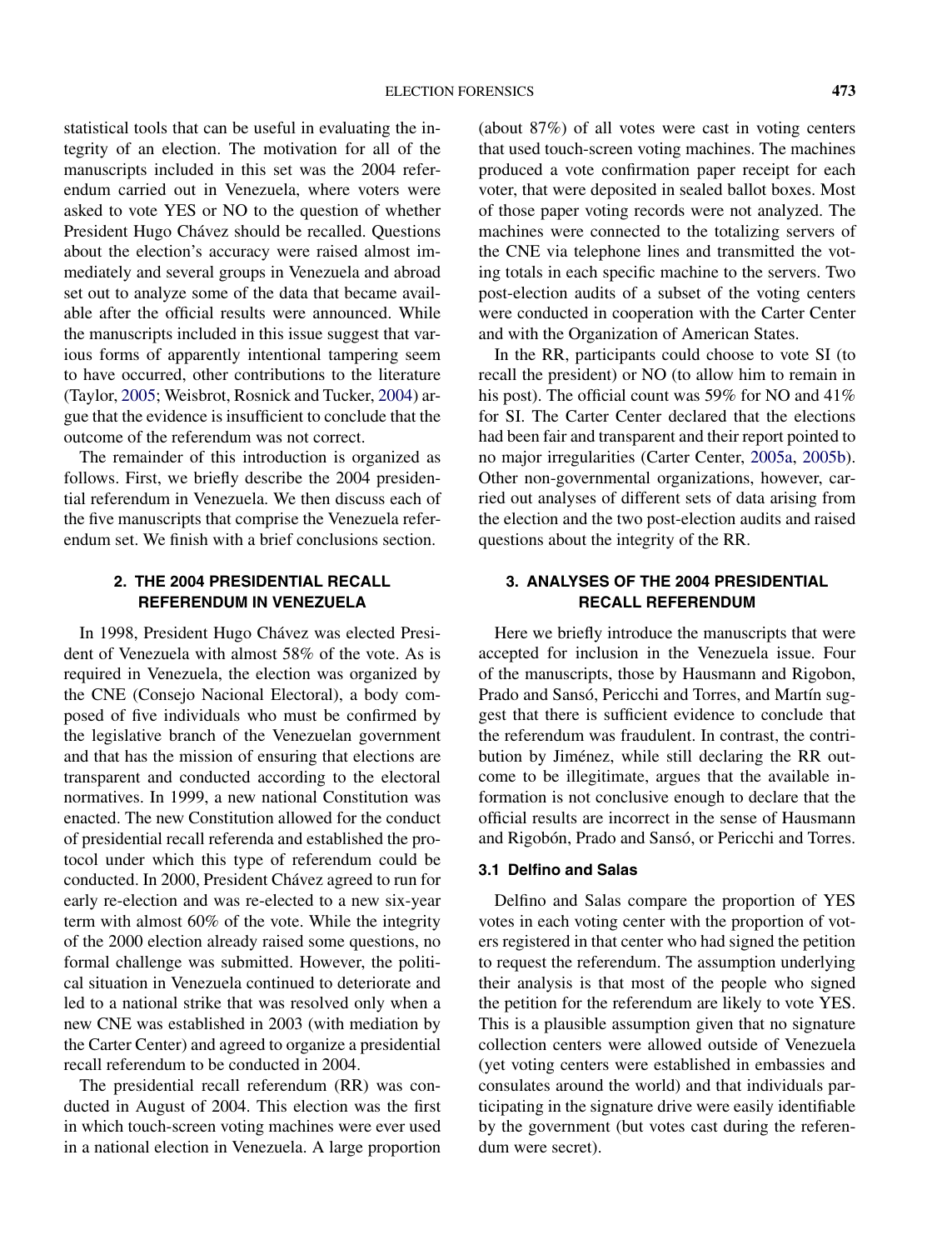Delfino and Salas find discrepancies between what one might expect given the distribution of signing registered voters across centers and the official proportion of YES votes in each of the centers. These discrepancies appear to be larger in voting centers with touchscreen voting machines than in non-computerized centers. In the more populous centers (where the number of registered voters is largest) the relationship between the proportion of YES votes appears to be too tightly associated with the proportion of registered voters who signed the petition for the referendum.

Finally, the authors also compare the correlation between the proportion of YES votes and the proportion of signatures in each voting center, in two groups of centers defined by the proportion of signatures, in different elections that were held in the same voting centers between 1998 and 2004 and find inexplicable results. In all other elections, the correlations are low in centers with small percentages of registered voters who signed the petition, and higher in centers with large proportions of signatures. In contrast, the correlations were very high in both groups of voting centers during the RR, a result that cannot be easily explained.

## **3.2 Pericchi and Torres**

Pericchi and Torres propose an approach to evaluate the integrity of elections that relies on the Newcomb– Benford Law for first and second digits and on a generalization of the law for cases where the total number of observations is capped. The main goal of the Pericchi and Torres work is to develop a new statistical tool that can be used in a wide variety of applications to determine whether numerical outcomes show irregularities.

The Newcomb–Benford Law establishes that the distribution of digits (first, second, etc.) is not uniform. In principle, therefore, one can compare the distribution of first significant digits, second significant digits and so on to the distribution that would be expected under the Newcomb–Benford Law, and use the discrepancy as a test statistic for the hypothesis that the observed distribution of digits is not due to tampering. The Newcomb–Benford Law holds only asymptotically when the digits arise from aggregated unit-less counts in small samples. Because the distribution of the first significant digit depends on the size of the sample, Pericchi and Torres suggest that the second Benford Law (or the law that refers to the distribution of the second significant digit) has better statistical properties in small samples.

The authors use several elections around the world to illustrate the approach they propose for detecting departures from what would be expected under no irregularities. They find that in all cases, the null hypothesis that the frequency distribution of second significant digits behaves according to Newcomb–Benford is not rejected. The only exception is the 2004 Venezuelan presidential recall referendum, where the Bayes factor for assessing the posterior probabilities of the null model and the observed frequency distribution for the second significant digit suggest that the Newcomb– Benford model is not consistent with the observed frequencies.

A valuable contribution in this manuscript is the extension of the law to cases where the total number of counts is bounded. Under a restriction on the maximum number of counts, different voting precincts (or other units) tend to have a constant number of voters. Pericchi and Torres show that the frequency distribution of the second significant digit is less sensitive to departures from the expected behavior under the law even when the total number of units in each center is about the same.

#### **3.3 Prado and Sansó**

Prado and Sansó use exit poll data from two independent surveys conducted during the RR by a non-governmental organization called Súmate and by Primero Justicia, a political party in the opposition. Both groups collected voting information nationwide, by interviewing voters as they exited the voting centers. To guarantee confidentiality, respondents were asked to put their vote in a sealed envelope and in a box similar to ballot boxes. No other information gender, age, socio-economic status or any other—was collected from the participants.

The forecasts that were obtained from both exit polls were in remarkable agreement. Both predicted that the YES vote would win, with about 60% of the total votes cast. The sharp discrepancy with the official CNE results, which reported that the NO vote was about 59%, was the motivation for the Prado and Sansó contribution.

Prado and Sansó carry out a simple analysis, that consists in exploring whether the exit poll results are likely if we were to assume that the official CNE election results are true. In other words, if in fact the NO received almost 60% of the vote, what is the probability that we would observe the exit poll results that were observed in each voting center? The calculation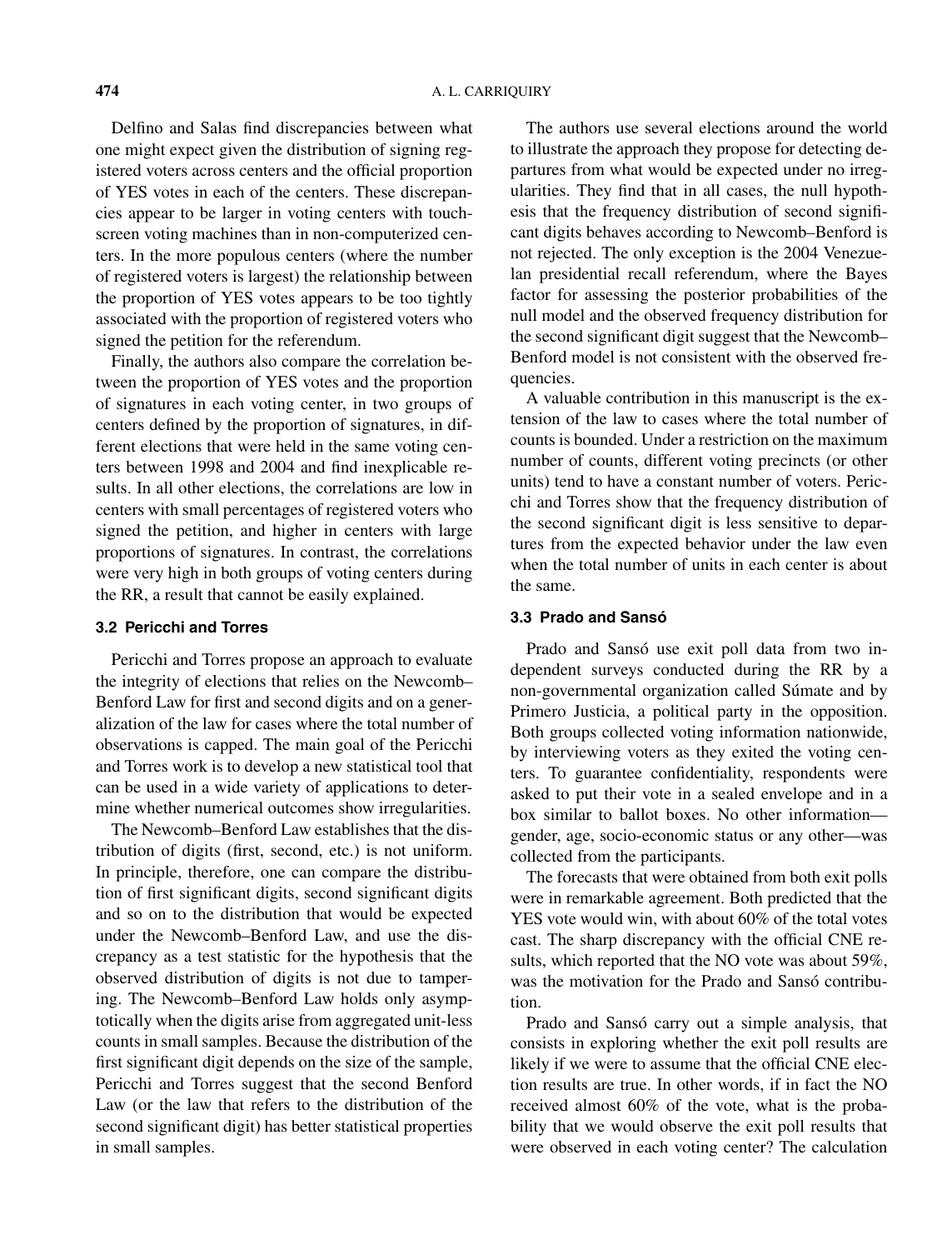is tantamount to computing a *p*-value for the hypothesis that the CNE results are correct, when using the exit poll results as the test statistic. They find that for a large proportion of the voting centers, these *p*-values are small, typically below 0.02, providing some evidence against the assumption that the CNE results are reliable. They note that this result is observed in centers all over the country, whether large or small and for both computerized and manual voting systems.

The disagreement between the official results and what the exit polls predicted can be attributable to factors other than tampering by the CNE. Prado and Sansó offer several alternative explanations for the differences, but provide arguments that cast doubt on most of them. Still, this type of analysis, while suggestive, in no way can lead to a conclusion of tampering by the government, something with which the authors readily agree. While inconclusive, the comparison of official results and believable forecasts is a useful tool to at least call attention to electoral events where irregularities may be present.

Some potentially significant drawbacks in the Prado and Sansó analyses are listed here. First, they have no information at all about the proportion of voters who refused to respond to the exit poll survey. Second, they do not know anything about the non-respondents. If we are to reasonably assume that the probability of being a respondent in the exit poll is associated with voting patterns, then the conclusions from their study can be dramatically altered if the proportion of nonignorable nonrespondents happens to be large. Jiménez (see below) also mentions the fact that Prado and Sansó appear to ignore the fact that the sample of voters to be interviewed by exit pollsters was not a simple random sample but rather was stratified by gender, age category, time of day and other variables. As long as respondents were selected randomly within stratum and as long as the number of individuals in each stratum is proportional to the number of persons in the population in the same stratum, the Prado and Sansó analysis is adequate.

#### **3.4 Martín**

Martín's analyses are novel in that she uses what might be termed metadata. Metadata means different things in different contexts; in the survey context, metadata include, for example, the time it takes each respondent to complete the survey, the number of attempts made to contact the participant, etc. (Groves et al., [2009\)](#page-7-0). In summary, metadata arise from the process of conducting the election rather than from the election

itself. Martín uses information on the number of bytes of incoming and ongoing data to CNE servers, start and close time of connections between voting centers and CNE servers, and number of data packets in the incoming and outgoing transmissions.

Martín finds unexplainable differences in the volume of information transmitted (both outgoing and incoming) by what she calls High Traffic Centers and Cellular Centers when compared with the Low Traffic Centers. From a technological point of view and given election normative, transmitted data behavior should not differ across centers. Further, Martín finds that there is a statistically significant association between the number of votes cast in a center and the size of the packets that were transmitted from the center to the CNE servers; this is unexpected under the election normative that requires that centers transmit only a total count to CNE.

These findings prompt Martín to suggest that CNE servers, voting machines or both might have been programmed to process votes in different types of voting centers differently. Other explanations for the differential behaviors are possible as well, and in the absence of information about the association between transmission volume and type of voting center, it is not possible to conclude that tampering took place. Martín's contribution, however, is valuable in that it highlights the use of transmission metadata and proposes approaches to explore those data. Electronic voting systems are becoming the norm worldwide, and therefore, forensic methods that make use of transmission metadata might become the standard hot auditing approach. The limitations of Martín's approach can serve to inform future protocols, so that more conclusive (perhaps even causal) conclusions can be reached in election auditing.

# **3.5 Hausmann and Rigobón**

Hausman and Rigobón use the same exit poll data that were analyzed in the Prado and Sansó manuscript. In addition, they also use the (known) proportion of signatures in favor of holding the referendum, by voting center. Hausmann and Rigobón reason as follows: both the proportion of signatures in a voting center and the proportion of reported YES votes collected in the exit poll at the center are independent and noisy measurements of the vote intention of voters in the center. Voters in a center who had earlier signed the petition for a referendum are expected to have cast a YES vote, but for many reasons, it is also expected that the number of actual YES votes in a center will not be identical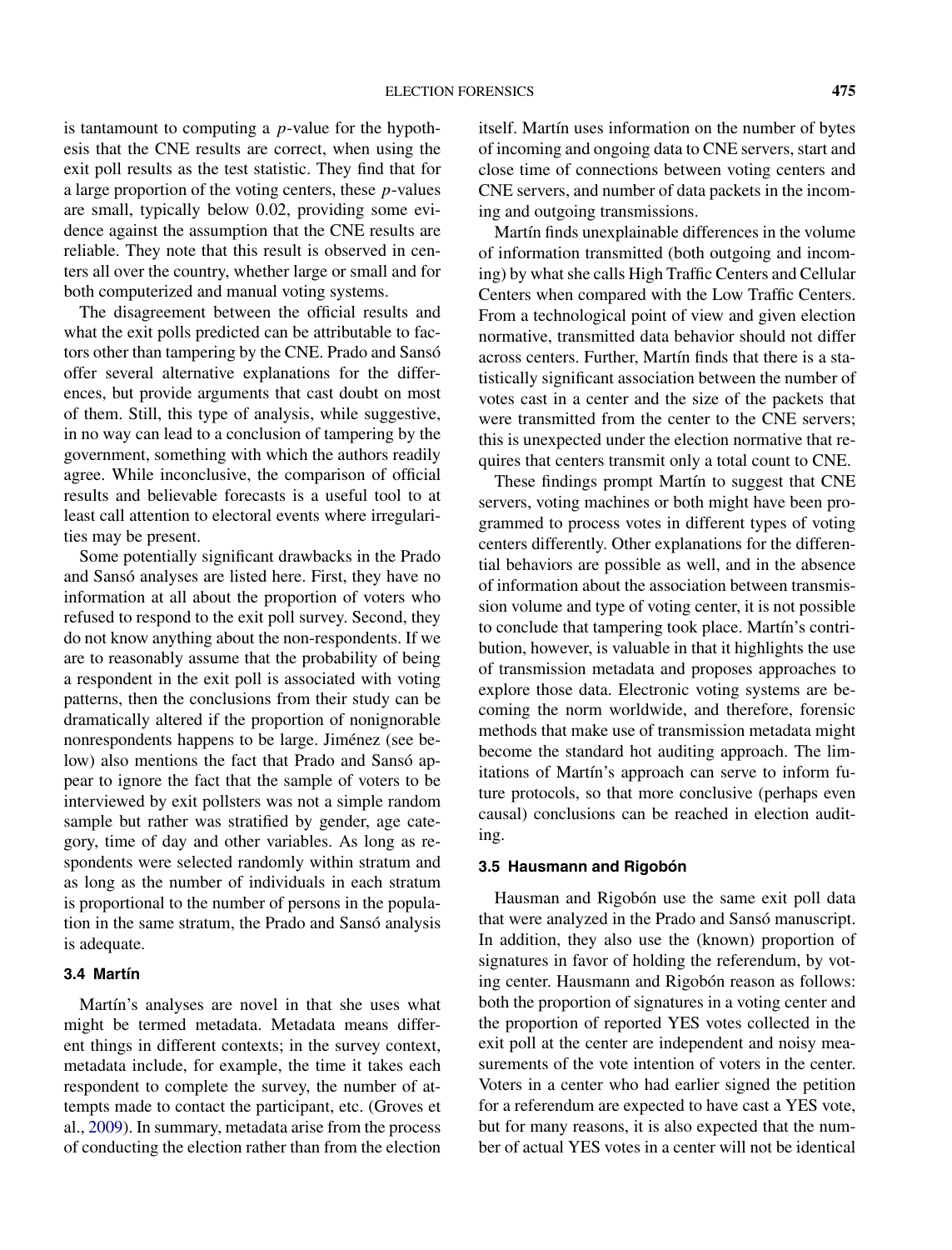to the number of voters who signed the petition. Similarly, if the exit polls are reasonably well conducted, one would expect that in those centers where the voters cast a high percentage of YES votes, the survey numbers would also indicate a large proportion of YES votes. Because the noise in the two estimates of intention of vote are due to different factors, it is also reasonable to think that the errors in the two measurements will be uncorrelated.

The authors found that the correlation between the estimated residuals from models where the observed number of YES votes were regressed on either the proportion of signatures or on the predicted proportions of YES in the exit polls were highly correlated, at least in voting centers where by all indications, the YES should have defeated the NO votes. By using a latent variable approach to explain this apparent correlation, they conclude that the evidence leads to rejection of the null hypothesis of no electronic fraud. The statistical evidence, coupled with several other observations, lead these authors to conclude that voting machines in about 70% of the voting centers were manipulated to produce official counts that did not reflect voters' intent.

In addition to the analyses described above, Hausmann and Rigobón also address the issue of selection of voting centers where a hot audit was conducted by the government. Each voting machine provided voters with a paper confirmation of their vote. The paper ballots were to be put in a sealed ballot box that could later be used to audit the accuracy of the tallies by the voting machines. An audit conducted on the same day in which the voting took place selected what was supposed to be a random sample of 1% of voting machines. For these, the machine tallys were to be compared with the paper ballots in the ballot box. This audit was conducted in a less than satisfactory way (see the Carter Center report of 2004). Hausmann and Rigobón argue that the selection of voting machines for this audit was far from random and indeed suggest that the CNE selected machines only from those centers in which the CNE knew no electronic fraud had been committed.

The Hausmann and Rigobón conclusions that fraud did indeed occur are somewhat of a stretch given the evidence. While it is true that the null hypotheses of no departures from what would be expected if the election results reflected voters' intentions is rejected, there may be many other explanations for what was observed. Undoubtedly, the results from these analyses are persuasive, in particular when coupled with other

facts such as the refusal of the CNE to share its random number generator for selecting machines to be audited. In a briefing paper published by the Center for Economic and Policy Research, Weisbrot, Rosnick and Tucker [\(2004\)](#page-7-0) state that not only the random number generator but the source code and other relevant material were shared by the CNE with a group of international observers.

#### **3.6 Jiménez**

The manuscript by Jiménez serves both as a valuable contribution to this issue and also as a discussion of several of the other manuscripts we include here. Jiménez uses only the actual votes that were cast in each voting machine in voting centers with two or more machines. In the absence of a full manual count of the paper ballots, Jiménez proposes that the most reliable approach consists in testing a sequence of hypotheses that account for scenarios where irregularities were present but are explainable by causes other than deliberate fraud.

Jiménez proposes to base all inference on the sampling distribution of test statistics which can be derived by permutation of the voting cards of each voter in each voting center. First, he assumes that the joint conditional distribution of outcomes per voting machine given the total vote count in each center is a multivariate hypergeometric distribution. If we observe *ν* votes in a machine, where *y* and *n* correspond to YES and NO votes, and where  $v - y - n$  correspond to OUT votes (where OUT denotes votes that are not valid for different reasons), any such vector of size *ν* can be viewed as a permutation of a vector with the same counts, but where votes are shuffled across voters in the machine. That is, if voters are randomly assigned to machines, then given  $(v, y, n)$  any permutation of vote cards has the same probability of occurring.

Jiménez formulates the null hypothesis of a fair referendum, where the votes per machine correspond to a random draw from the multivariate hypergeometric distribution indexed by  $(v, y, n)$ . A main point in his discussion is that rejection of the null hypothesis does not imply that the referendum was unfair; other alternatives are also possible. He proceeds by formulating and testing several alternative hypotheses and finally concludes that indeed, the departures from the null model that were observed in the 2004 RR cannot be explained by innocent mistakes or random chance.

The final conclusion from Jiménez's analysis is, as in the earlier contributions, that the irregularities in the referendum introduced a bias in favor of the winning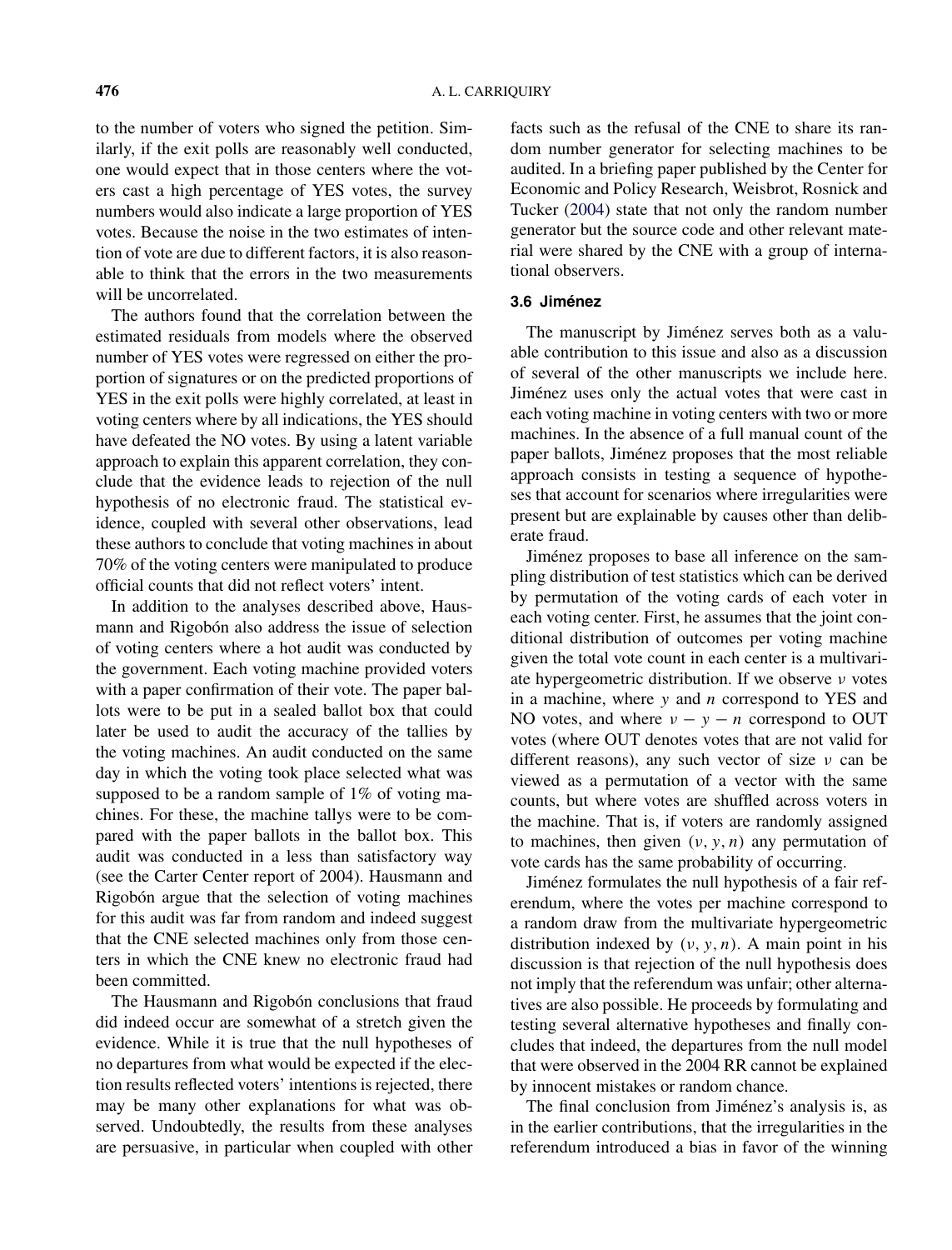<span id="page-6-0"></span>position, and that the bias was large enough to have resulted in the incorrect result with high probability. Even though Jiménez agrees at least in part with the other contributors, he is critical of several of the approaches that they used to arrive at their results. One such criticism is that no one made use of the "full information" that was available from the official reports. By "full information" Jiménez refers to the nonvalid votes and abstentions reported at the lowest electoral unit level. While his point that all available information ought to be used in forensic analyses is well taken, it seems that in the case of the 2004 Venezuelan RR this additional piece of data did not lead to results that contradicted those by the other authors in this issue.

#### **4. DISCUSSION**

There are many ways in which an election can be rigged, so that the outcome does not in the end reflect voters' intentions. The increasing popularity of electronic voting systems has allowed for the possibility of subtle tampering that can be difficult to identify except through a complete audit. In some instances, even completing an audit can be a challenge if the electronic voting machines do not produce a paper confirmation of vote that can be saved for a manual count if the audit becomes necessary.

There has been quite a lot of discussion in the recent literature on how to define an election protocol that can reduce the opportunity for fraud (or even innocent mistakes) and increase voter confidence in the outcome. An example is the work by Elklit and Reynolds [\(2002\)](#page-7-0), who propose an election assessment approach consisting of 11 different steps (see their Table 1). For each step, Elklit and Reynolds provide performance indicators and also variables that can be used to determine whether the performance is adequate. Dopp (2009) focuses on post-election auditing protocols and presents a comprehensive set of procedures to be carried out before the post-election audit begins, as it progresses and once it has been completed. Dopp and Elklit and Reynolds, and indeed much of the political science literature, emphasize the procedural aspect of election assessment and auditing. Stark [\(2008\)](#page-7-0), in contrast, views the issue of designing a post-election audit as a constrained optimization problem and provides insight on the size of the post-election audit sample as well as a sequential testing approach that either confirms the election outcome after a partial audit or leads to a complete re-count.

The collection of manuscripts included in this *Venezuela issue* provides good insight into some of the statistical tools that may be useful when evaluating the integrity of an election. While the focus of most of the work was the 2004 Presidential Recall Referendum held in Venezuela, the major contribution of the Venezuela issue is methodological; the manuscripts in this issue propose creative ways in which different sources of information arising in an election can be analyzed and interpreted to assess the election. None of the election forensic projects described in this issue can, by themselves, provide convincing evidence that irregularities observed in the electoral process are due to deliberate fraud. Even Jiménez, who proposes the most sophisticated (from a statistical viewpoint) methodology, is still unable to establish that tampering occurred with certainty. The *collection* of tools and conclusions, however, does paint a persuasive picture which suggests that a battery of tests and data sources may be more effective for election performance assessment than a single method.

Because it is so critical that the true winner is called in an election, it would be ideal if we could design election audit procedures that allow causal inference. This, however, is not possible and as a consequence election forensics can only suggest associations. The approach proposed by Martín, however, can be amenable to a quasi-experimental design if the properties of the transmissions between voting machines and central servers are well understood before the election begins; this would allow deciding if the behavior of transmissions that are carried out during the election is surprising in some way. Martín's work shows, above all, that there are ways other than traditional vote counting that can shed some light on the quality of an election.

## REFERENCES

- BALZAROTTI, D., BANKS, G., COVA, M., FELMETSGER, V., KEMMERER, R., ROBERTSON, W., VALEUR, F. and VI-GNA, G. (2008). Are your votes really counted? Testing the security of real world electronic voting systems. In *Proceedings of the International Symposium on Software Testing and Analysis*. Seattle, WA. Available at [http://www.cs.ucsb.edu/~seclab/](http://www.cs.ucsb.edu/~seclab/projects/voting/issta08_voting.pdf) [projects/voting/issta08\\_voting.pdf.](http://www.cs.ucsb.edu/~seclab/projects/voting/issta08_voting.pdf)
- CARTER CENTER (2005a). Observing the Venezuela Presidential Recall Referendum. Available at <http://www.cartercenter.org/>.
- CARTER CENTER (2005b). Final report: The Venezuela Presidential Recall Referendum. Available at [http://www.cartercenter.](http://www.cartercenter.org/) [org/.](http://www.cartercenter.org/)
- DOPP, K. (2009). Checking election outcome accuracy: Postelection audit sampling methods. Paper presented at the *81st Annual Southern Political Science Association Conference*.